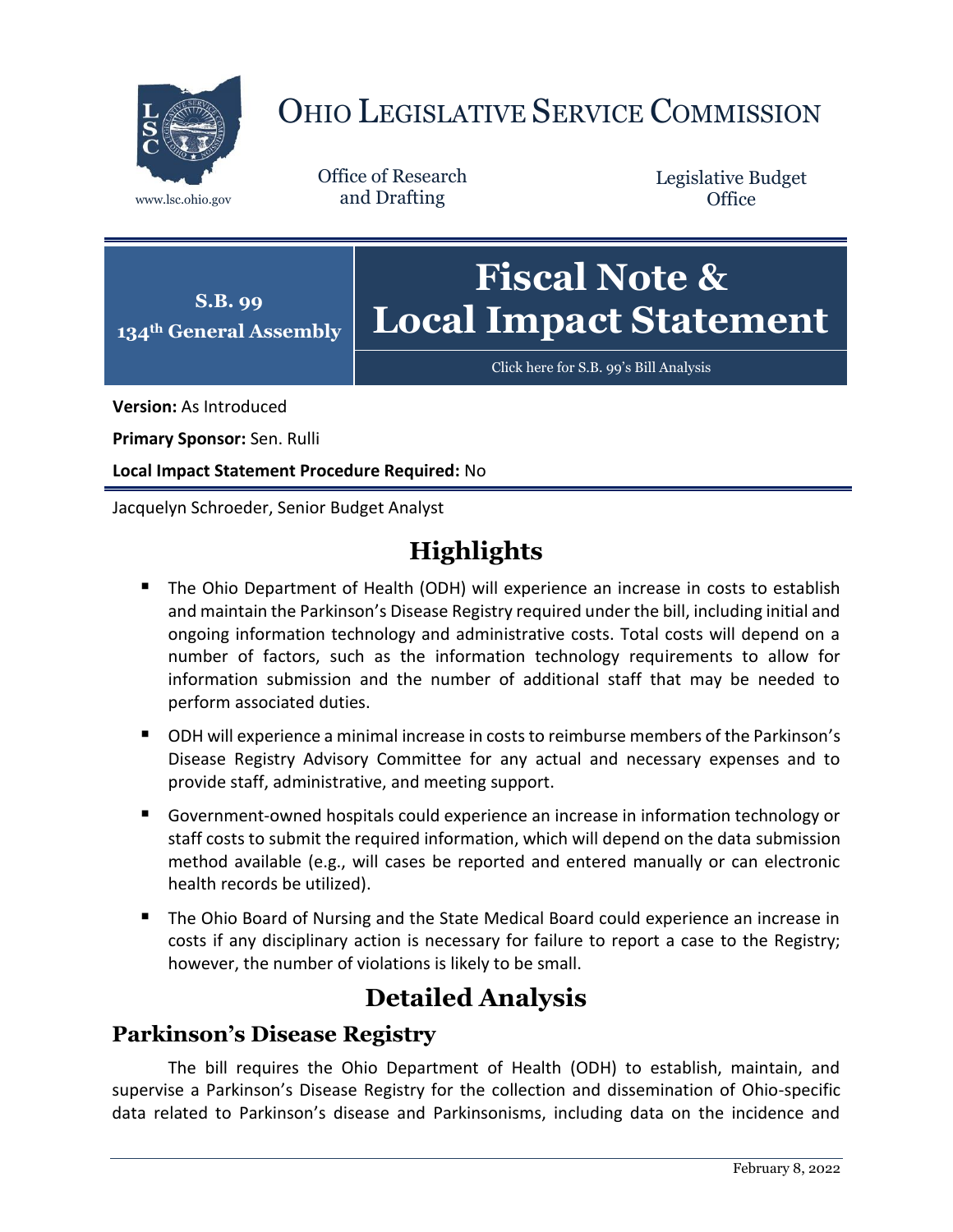prevalence in Ohio and any other epidemiological data related to the disease. The bill requires each individual case of Parkinson's disease or Parkinsonism to be reported to the Registry by certain health care professionals<sup>1</sup> who treated the individual or by the health care facility or hospital. ODH is required, within six months of the bill's effective date, to provide notice of the reporting requirements on its website and to certain entities. A health care provider may be disciplined by the provider's licensing board for failure to comply with the bill's reporting requirements.

As soon as practicable after an individual's diagnosis or treatment, the reporting health care provider must inform the individual about the Registry and the bill's reporting requirements. When ODH receives a report, it must notify the individual that is the subject of the report in writing certain information about the Registry, including the name and contact information for an ODH representative designated to answer questions. An individual may opt out in writing after receiving the notice. For each individual who participates in the Registry, ODH must develop a system for collecting and disseminating additional data related to the individual's diagnosis and treatment. Reporting health care providers may be required to report additional data to ODH. The bill authorizes ODH to enter into contracts, grants, and other agreements to administer the Registry, including data sharing contracts with data reporting entities to securely and confidentially receive information related to Parkinson's disease testing, diagnosis, and treatment. It also authorizes ODH to enter into agreements to furnish data collected in the Registry with other states' registries, federal Parkinson's disease control agencies, local health officers, or health researchers. ODH is required to establish a coding system that removes any identifying information about an individual to ensure confidentiality and must maintain an accurate record of all persons who are given access to confidential information under the bill. The bill provides that its provisions regarding the Registry take effect not later than 12 months after the act's effective date, except that ODH must provide notice of the reporting requirements on its website and to various boards and professional organizations within six months.

#### **Fiscal impact**

ODH will experience an increase in costs to establish and maintain the Parkinson's Disease Registry. Costs will depend on a number of factors, including the information technology (IT) costs necessary to develop and maintain the registry to allow information submission, if the registry is established in house or if ODH chooses to enter into a contract with another entity to perform these duties, and the number of additional staff that may need to be hired to perform associated duties. While a few other states have implemented a Parkinson's registry, costs associated with implementation are not widely available. California did allocate \$3.7 million in General Fund support between July 1, 2017 and June 30, 2020, to fund its registry and operation (see the section entitled "**Parkinson's disease registries in other states**" for more detail). ODH currently operates the Ohio Cancer Incidence Surveillance System (OCISS), which collects and analyzes approximately 125,000 cancer reports each year. OCISS is funded through a mix of federal funding from the U.S. Centers for Disease Control and Prevention (CDC) and state funds required for match or maintenance of effort requirements. OCISS uses Web Plus and also allows cancer case reporting through electronic health record systems. Web Plus is a web-based

 $\overline{a}$ 

<sup>&</sup>lt;sup>1</sup> These specified professionals are regulated by the State Medical Board or State Board of Nursing.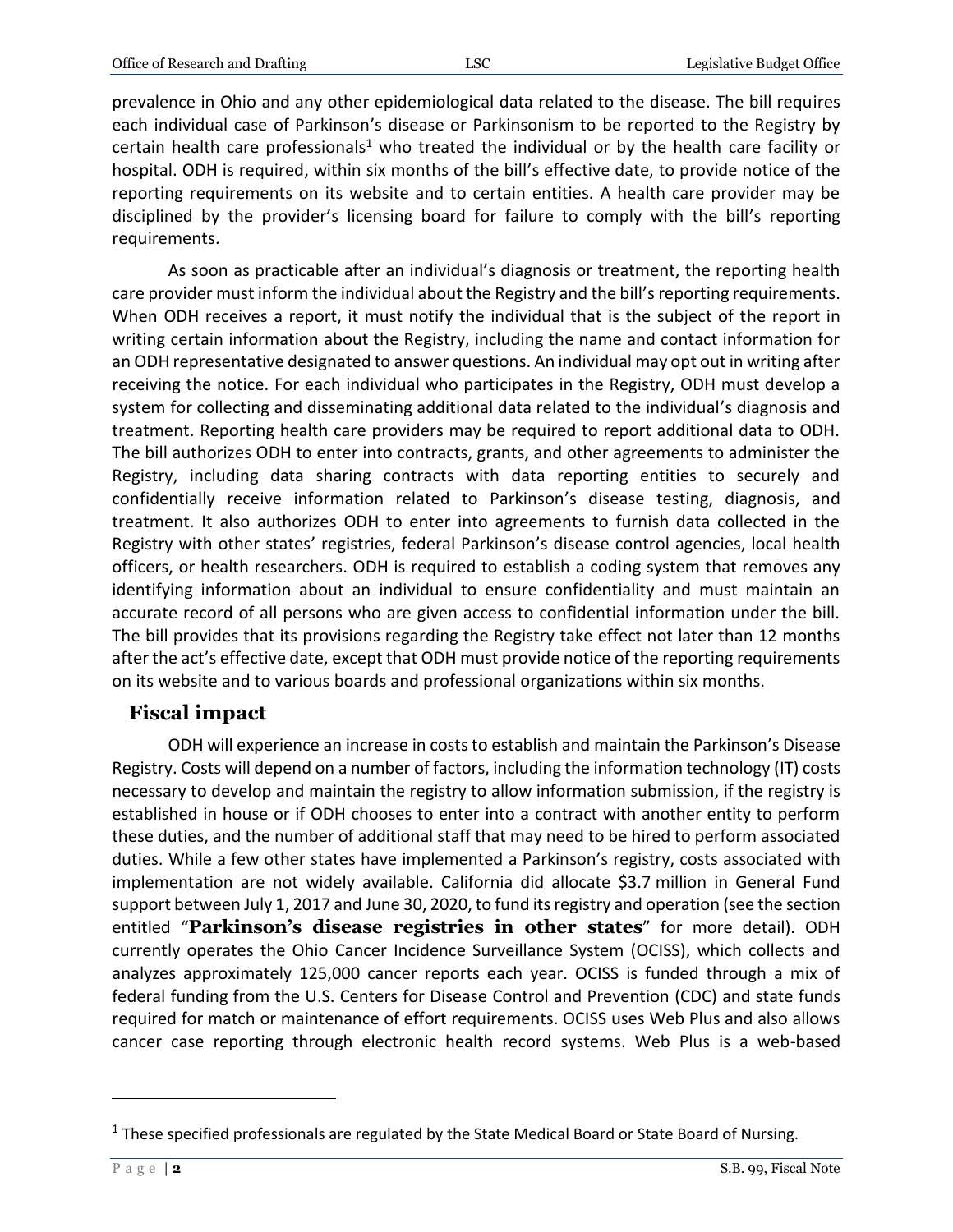application, developed and provided by the CDC, to collect cancer data over the internet. Thus, while ODH has prior experience with registries, Web Plus appears to be used exclusively for cancer-related data.

Government-owned hospitals could experience an increase in IT or staff costs to submit the required information. These costs will depend on the data submission method available. It is possible that reporting entities could have different options for submitting data, depending on the system implemented. These options could include automated electronic transfer of case files from electronic medical records or through manual case data submission through an online portal.<sup>2</sup> Submission through electronic medical records will likely require less staff time; however, if a patient's case information is to be manually entered into the registry, this could require more time and effort on the part of hospital staff. Manual transmission costs will depend on the number of cases a hospital has to enter.

Lastly, the Ohio Board of Nursing and the State Medical Board could experience an increase in costs if any disciplinary action is necessary in instances where practitioners specified in the bill fail to report a case to the Registry. Costs to these boards will depend on the number of violations, if any.

#### **Parkinson's disease registries in other states**

While other states have implemented Parkinson's disease registries, the overall implementation and maintenance costs are not widely available. A couple of examples of registries in other states is provided below.

California's Parkinson's Disease Registry was originally established in 2004. The legislation establishing this registry specified that provisions were to be implemented to the extent that funding was available. As a result, it appears that the registry was first launched in phases with a pilot project as the first stage. Funding was primarily through nonprofit organizations and some federal funds.<sup>3</sup> In 2017, legislation was enacted that established the Richard Paul Hemann Parkinson's Disease Registry, requiring all health care providers that diagnose or provide treatment to specified patients to report data to the California Public Health Department. Mandated reporting began on July 1, 2018. The legislation required that these activities were to be done to the extent funds were available and repealed the provision on January 1, 2020. In response, the state allocated \$3.7 million in General Fund support between July 1, 2017 and June 30, 2020. Other legislation extended data collection until January 1, 2022, and associated documents show that the California Department of Public Health was requesting an appropriation of about \$410,000 to support this extension period, as well as to allow it to accept public or private funding sources. More recent legislation has provided funds (\$8.4 million) to the California Parkinson's Disease Registry to extend data collection and to expand the registry to include other neurodegenerative diseases as well over a period of four years.<sup>4</sup> Other funding has been made available through entities such as the Michael J. Fox Foundation for Parkinson's Research (MJFF).

 $\overline{a}$ 

<sup>2</sup> *California Parkinson's Disease Registry Implementation Guide*, which can be accessed [here.](https://hie.cdph.ca.gov/documents/CPDRImplementationGuide_v3.0_Final.pdf)

<sup>&</sup>lt;sup>3</sup> California Parkinson's Disease Registry informational site, which can be found [here.](http://www.capdregistry.org/NewFAQ.html)

<sup>&</sup>lt;sup>4</sup> Additional information on the California Parkinson's Disease Registry can be foun[d here,](https://esd.dof.ca.gov/Documents/bcp/2122/FY2122_ORG4265_BCP4176.pdf) [here,](https://leginfo.legislature.ca.gov/faces/billTextClient.xhtml?bill_id=201720180SB97) an[d here.](https://www.ebudget.ca.gov/budget/publication/#/e/2021-22/Agency/4000)